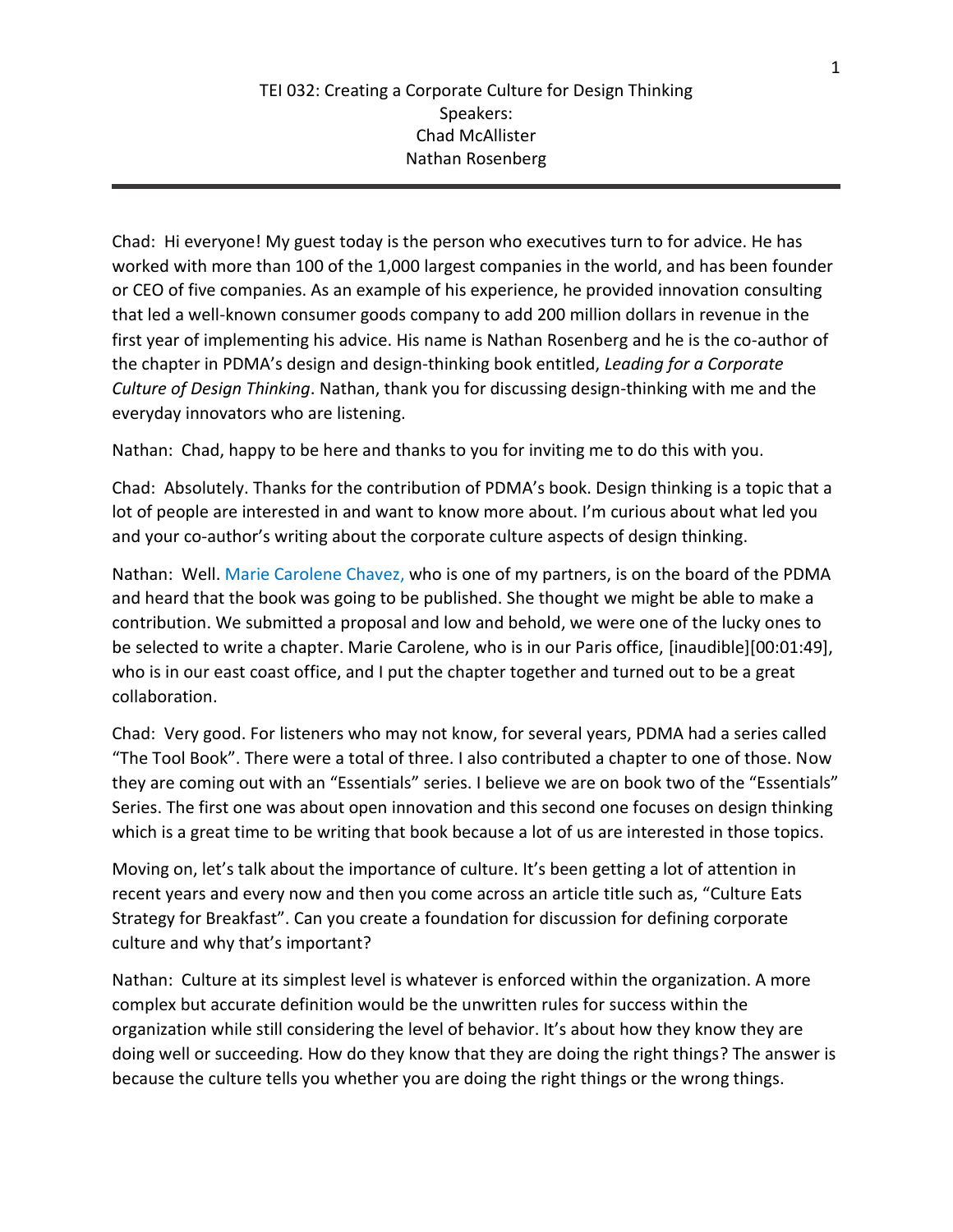Chad: Right. Sometimes it comes back and bites you from behind.

Nathan: Right. When you're new to a company, you encounter a culture by bumping into it. It's like trying to walk through a glass door that you didn't see—it's shocking. I think that for a new employee within a company that violates the culture feels that experience of walking into something they didn't see or know that it was there.

Chad: Right, exactly. Unfortunately, during my college days and not under the influence of any substance, I was able to actually run through a glass door without just bouncing off.

Nathan: I understand.

Chad: Thankfully there were just a few scratches and a lot of broken glass. I do like that perspective of the unwritten rules. I've always thought of culture in terms of how work is done at any company and, like you said, how work is *not* done at any company.

# Nathan: Yes, exactly.

Chad: So in your chapter, you write about four pillars for enabling design thinking. Those four pillars are the leadership mandate, dedicated infrastructure, proprietary process, and supportive culture. I'd like to talk through each one of those with you. Is the first one, leadership mandate, a good place to start?

Nathan: Yes. These were invented by my colleagues Doug Bait and Rick Bob Johnston. Bob was both president and chairman of PDMA. He is actually the one who introduced me to PDMA. Most about what I know about innovation is what I learned from Bob and Doug. Therefore, the four pillars are their creation. I think it's no mistake that pillar number one is leadership mandate. It's critical that executive management make clear that the success of the company is based in innovation. It has to be written into the strategy. It has to be public in a publically traded company. You must talk to your analyst about it. In a privately owned company, you have to talk to your board about it. It has to be clear to the board as well as executive management that innovation is critical. Secondly, design thinking is going to get embedded in the way we work around any company. I remember Randal Stevenson, the CEO of AT&T, and I are on the board of the Boy Scouts of America together a couple of years ago. During the break, we were talking and he asked me what I had been up to. I told him I had just gone to Stanford Design School and participated in a design thinking boot camp. He asked me design thinking was and I told him, "Randal, I think it's the next source of competitive advantage for companies." He said, "Wow. I have never heard about it." I actually gave him Roger Martin's book on design thinking and an article that I'd written in Insigniam Quarterly magazine. It's so antithetical, Chad. Design thinking is so antithetical to the normal engineering or linear driven ways that all of us have been educated to think and work at the executive level. I think a new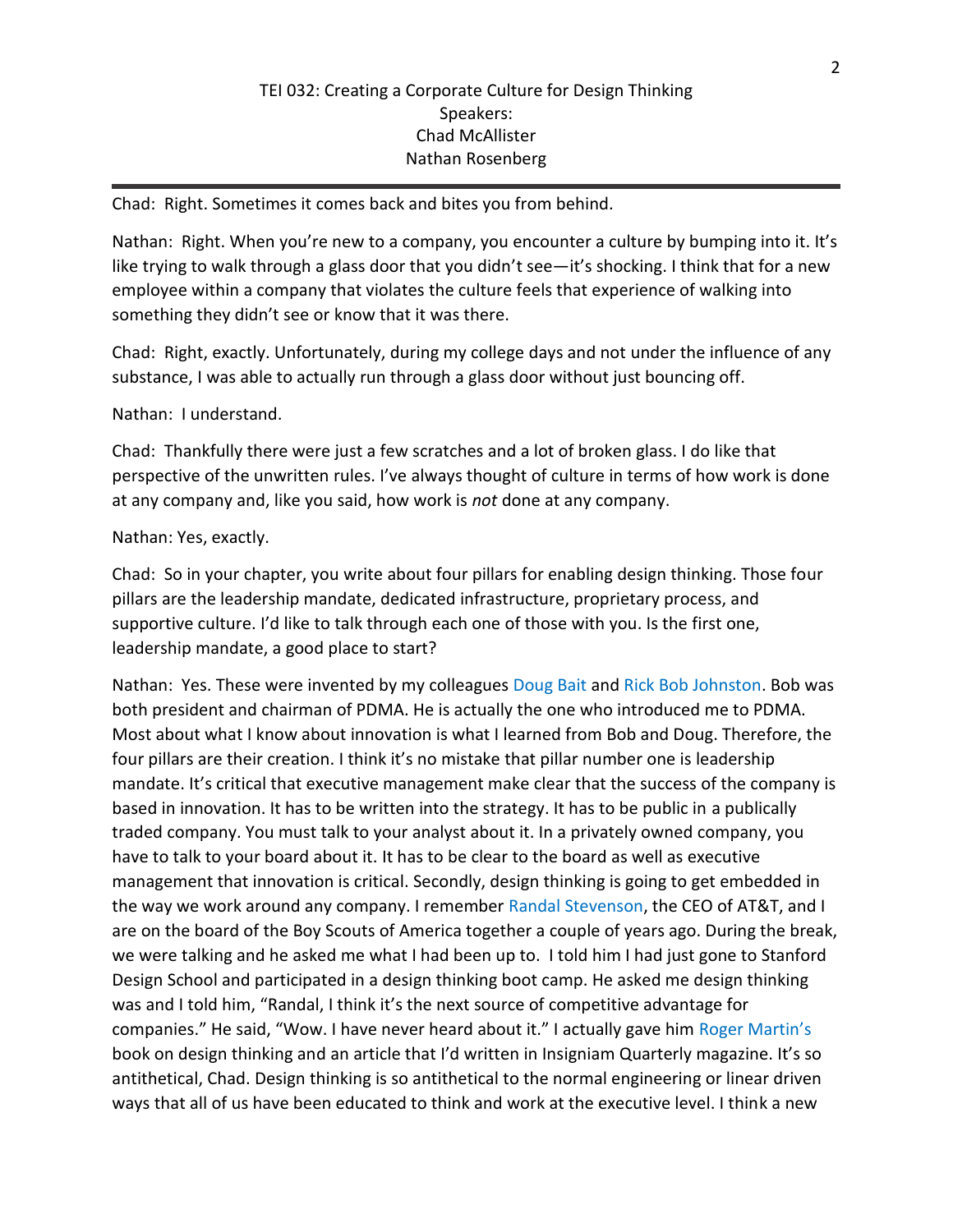way of thinking or a new way of approaching things can be a source of competitive advantage. As we say in the book, A.G. Lafley and Procter and Gamble was the guy to recognize this and you have to say that he created a mandate for it. I think most analysts would agree that a big part of the success that P&G has had in the last decade is the product of that mandate.

Chad: Yeah. I think a lot of people that have been involved in product management recognized that when it comes to anything in regards to innovation in the organization, it really does start at the top. Anything else we do tends to fizzle out if it isn't well supported at the top. So I appreciate that leadership mandate is the place to start with and making sure leadership is supporting what is being done—in this case, supporting a design-thinking type of approach.

Nathan: Yeah.

Chad: Our next pillar for design thinking in an organization is dedicated infrastructure. What kind of infrastructure is needed?

Nathan: As my friends, Bob Johnston and Doug Bait say, there is this journey that everybody takes that starts at the realization that we need some innovation. Innovation, in this case, is an ad hawk thing that helps to increase revenue, improve our processes, when we need to get a new product or a new service. This is when people decide they need to innovate. To them, innovation is something that is central to their business and part of the DNA of how they want to operate and so they have  $R \& D$  run innovation to the third stage where innovation is across the board. Innovation is no longer confined to R & D but rather everyone in the company is now dealing with it as well. To get to that third stage, you probably need resources for innovation. We have a debate in our firm about whether or not it is appropriate to have a Chief Innovation Officer. Is it appropriate to have an innovation department or an innovation function? I think we lean towards a yes. You probably do need an innovation function. Whether you need a Chief Innovation Officer or not. My argument is that the CEO is the Chief Innovation Officer just like I think the CEO is the Chief Quality Officer and Chief Customer Officer. There has to be resources, processes, and structures that are widely known in the company for those who have ideas for innovation and don't know how to move it forward.

Chad: Right.

Nathan: Who do they go to? Do they know that there is money in the budget that they can call on to spend on this at least to get to their first prototype? Who do they take the ide to? All that needs to be built in. When we talk about infrastructure, there is probably an office of innovation, there is a significant budget in that office where the money can be moved relatively easy into innovation ideas to take them into innovation projects. There must certainly be people trained in innovation and people who can train others in innovation as well as people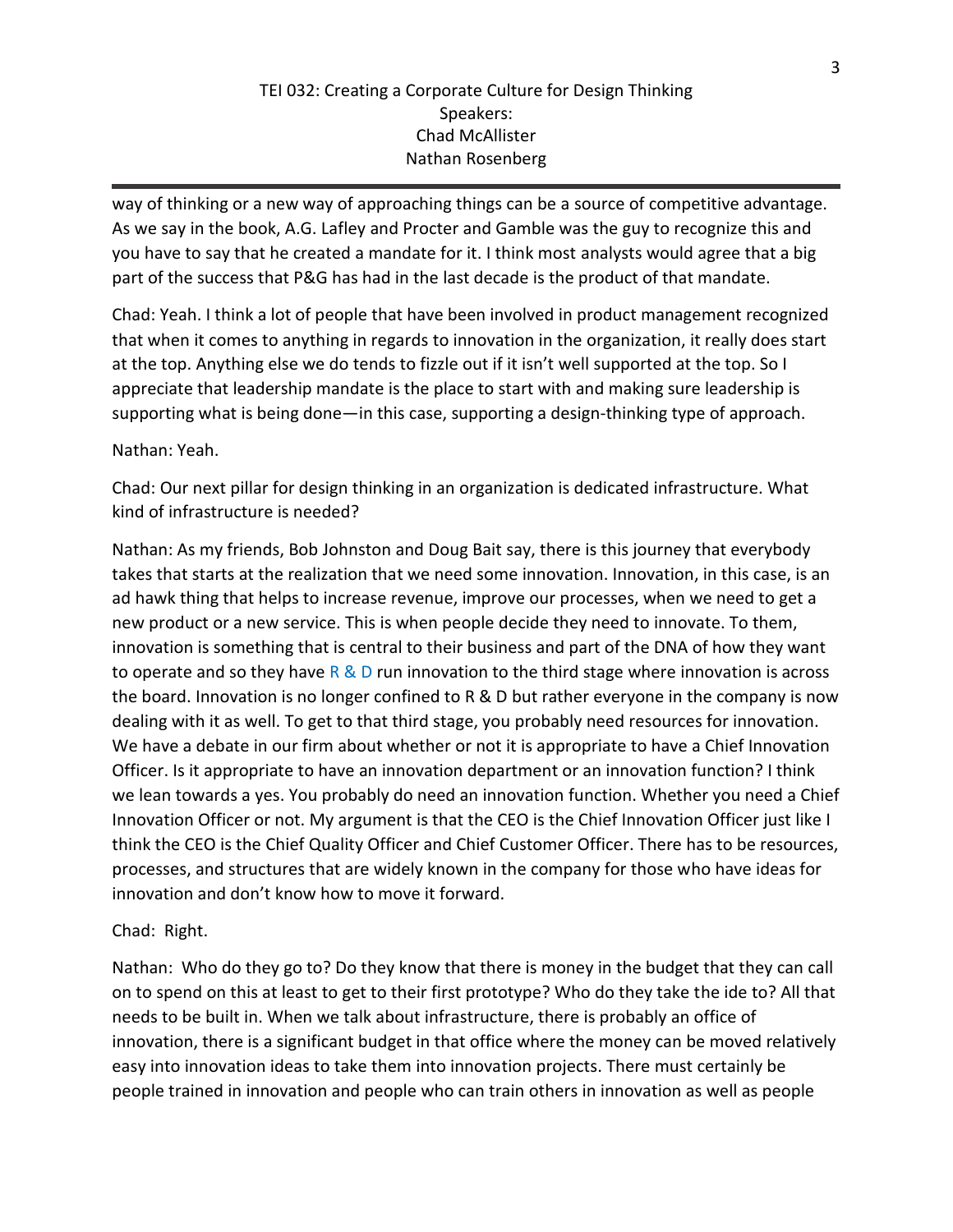who can coach others on how to innovate. These individuals are a very important element. Another thing that we have come up with that I think is fairly different is having a scoreboard. One of the things that is wrong with big corporations is the way bookkeeping is done. We understand why bookkeeping is done in a particular way and why accounting is done in its own particular way so that when you look at a financial statement, it's not different from another company's financial statement in terms of standards and rules. What does get lost in standard accounting principles is what the return is on the money invested on innovation. Wayne Delcker who was the head of R & D and then became the Chief Innovation Officer at Clorox, invented a metrics for what he called a 'return on innovation'. Just like you see metrics on return on capital utilized or invested capital, Wayne had a measure to show the contributions of new products and new services to Clorox's bottom line. You must have a scoreboard as part of this infrastructure in addition to the other more obvious aspects of the dedicated innovation design thinking infrastructure. Does that make sense?

Chad: Yeah, with the focus on the scoreboard, the metrics really help you evaluate whether you're being productive or not with your innovation efforts. Are there details of that in the book such as references that highlight and clarify?

Nathan: Yes, as a matter of fact. We actually lay out a five-step process that executive companies can take to make that journey from ad hawk innovation to innovation structured into the corporation.

Chad: Okay, very good. I know if we go down the path of talking about metrics, that could easily take up the rest of our time together and I want to make sure we uncover everything else. However, I asked that question to let our listeners know that they can go to the book and read up on the details of this if they are interested. Metrics is a hot topic and choosing the wrong metrics leads to the behaviors that you do not want. I also like the flexibility you described in the infrastructure and whether a Chief Innovation Officer is needed. The point is that if we say that innovation is everyone's job, it very often ends up being nobody's job.

Nathan: You're right.

Chad: Therefore, it is best to have a place to really facilitate making innovation everyone's job.

Nathan: That's it. That's exactly right.

Chad: Very cool. Your third pillar is a proprietary process. This one actually made me curious because design thinking has arguably been audios approach which they have written about a lot. There is nothing proprietary about that. What is the proprietary processes that you are suggesting?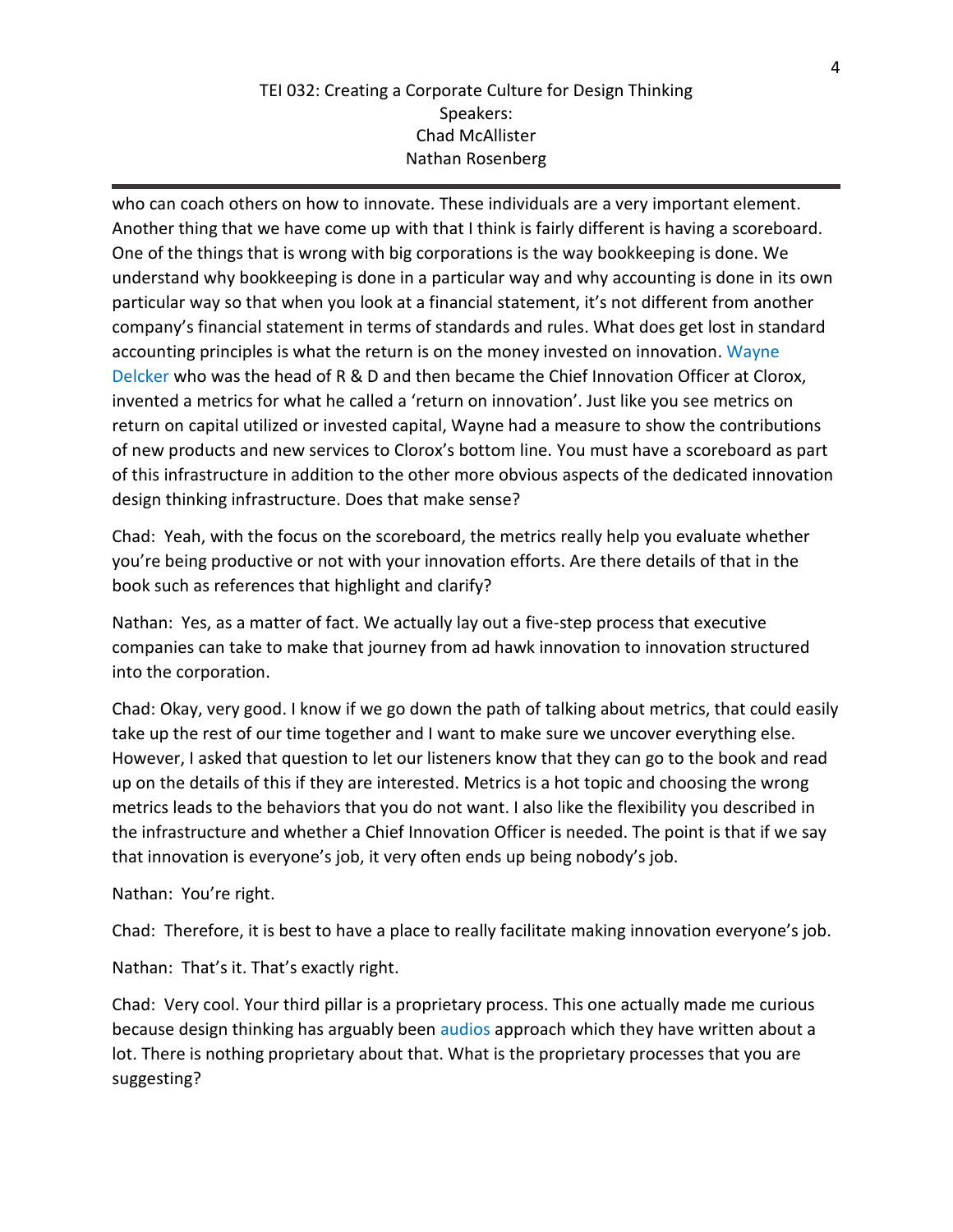Nathan: Yeah. It's really the invention process that a company has from taking an idea. We might be referring to innovation in terms of products but innovation can actually be found in all aspects of an organization—finance, human resources, etc. When we talk about a creative process that is proprietary to the company, it's really about how we get ideas, how we take those ideas and get them to a prototype, how we take the prototype and turn it into either an investment or stranded innovation—something we're not going to invest in at the moment how to have the investment take the idea and turn it into a first-stage product or a new process or structure, and finally how to get it implemented. I think that at D-school they teach you the five step process and, as Bernie Roth says in his new book, there are different words that different people use for those structures. Whether you use 'empathize', which is the word that I love, or whether you use 'observation' or 'interview' as the first word, nevertheless, that is where you will begin. You ultimately, need some meat on those bones, especially for big corporations. I cannot tell you how many people on the entry floor with entry-level jobs and great ideas but have no clue on how to move that idea forward or to whom to speak. That's part of this process. Innovation has to be a fit for the company and the company has to be a fit for innovations. That is why it is proprietary. Let's use three fast moving consumer companies as an example. What works at Proctor & Gamble, what works at Clorox, and what works at SC Johnson & Son are most likely three different processes because they have three distinct corporate cultures.

Chad: Right. Absolutely.

Nathan: Does that make sense?

Chad: It does.

Nathan: Great question, by the way!

Chad: Thank you. The need here is to align with the culture that you have.

#### Nathan: That's right.

Chad: It's a subtlety that I think a lot of our people can miss. I'm sure there are some people that are listening as we go through this list of the five stages for developing a product that might be thinking this as a phase gate type of approach and they might have an agile version of this. But the magic sauce that really comes and creates differentiation for different companies is how they align that process specifically with their culture.

Nathan: Right. Also, one of the points that we express all through the chapter is about applying design thinking to design thinking. Innovating your own innovation process is important. Creating your own innovation process is important because your relationship with it when it's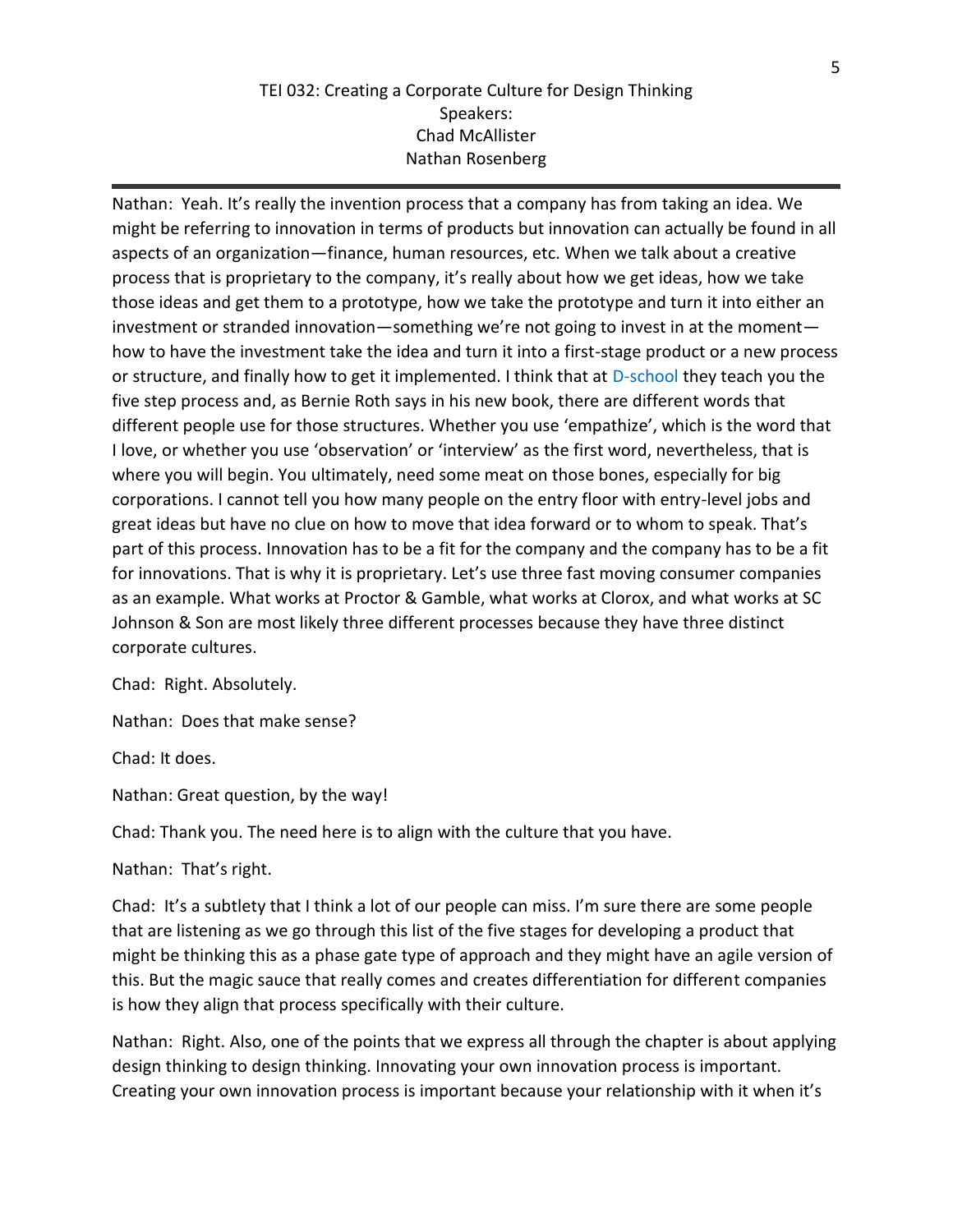your own process differs from your relationship with it when it's their process that you are applying for your company.

Chad: Right.

Nathan: Those pronouns are important.

Chad: Right. That is what separates companies.

Nathan: There you go.

Chad: We can all buy the same technology and try the same strategies, but culture is this very specific thing that develops within organizations over time.

Nathan: You got it.

Chad: It is like you said, it's how we get things done. Some companies just do things very differently. This actually leads us to your final pillar, which is supportive culture. We've talked about culture a bit throughout this interview but I would like to know if there is a type of culture that is needed to support the use of design thinking.

Nathan: Yes. Two companies that we talk about in the chapter are Southwest Airlines and Amazon. As a marker, one of the things that is special about both of those companies is their emphasis on the customer. I think it's important that that is an aspect of a culture that really supports innovation. That's an aspect of a culture that supports design thinking. The more sense of touch, taste, feel, and smell that the people of an organization have for their customer, the more that corporate culture is going to be supportive of design thinking. The more a corporate culture pleases the executives the less that culture is going to support innovation and design thinking.

Chad: Right. I guess this ties back to the leadership mandate too in the way of emphasizing what we reinforce. I want to share a quick example. I was at an organization where our little team was working really hard to go after this big customer. It was a proposal where we knew what work we would be doing and it involved tens of millions of dollars. For our company that was a big deal. We worked really hard on this for several weeks and ended up not being the winning team. What could senior leadership do at that point? They met up with us all together in a room and the person who led the entire effort was present as well. None of us knew what was going to happen at that meeting. We were all pretty nervous. But the meeting turned out to be positive. The person that led the effort received a reward for all the hard work. We all got a lot of recognition that day because they know that we all worked really hard on this. We didn't win but it was still a big cultural step that we progressed as a company and it reinforced our design thinking to continue taking big risks when trying something new.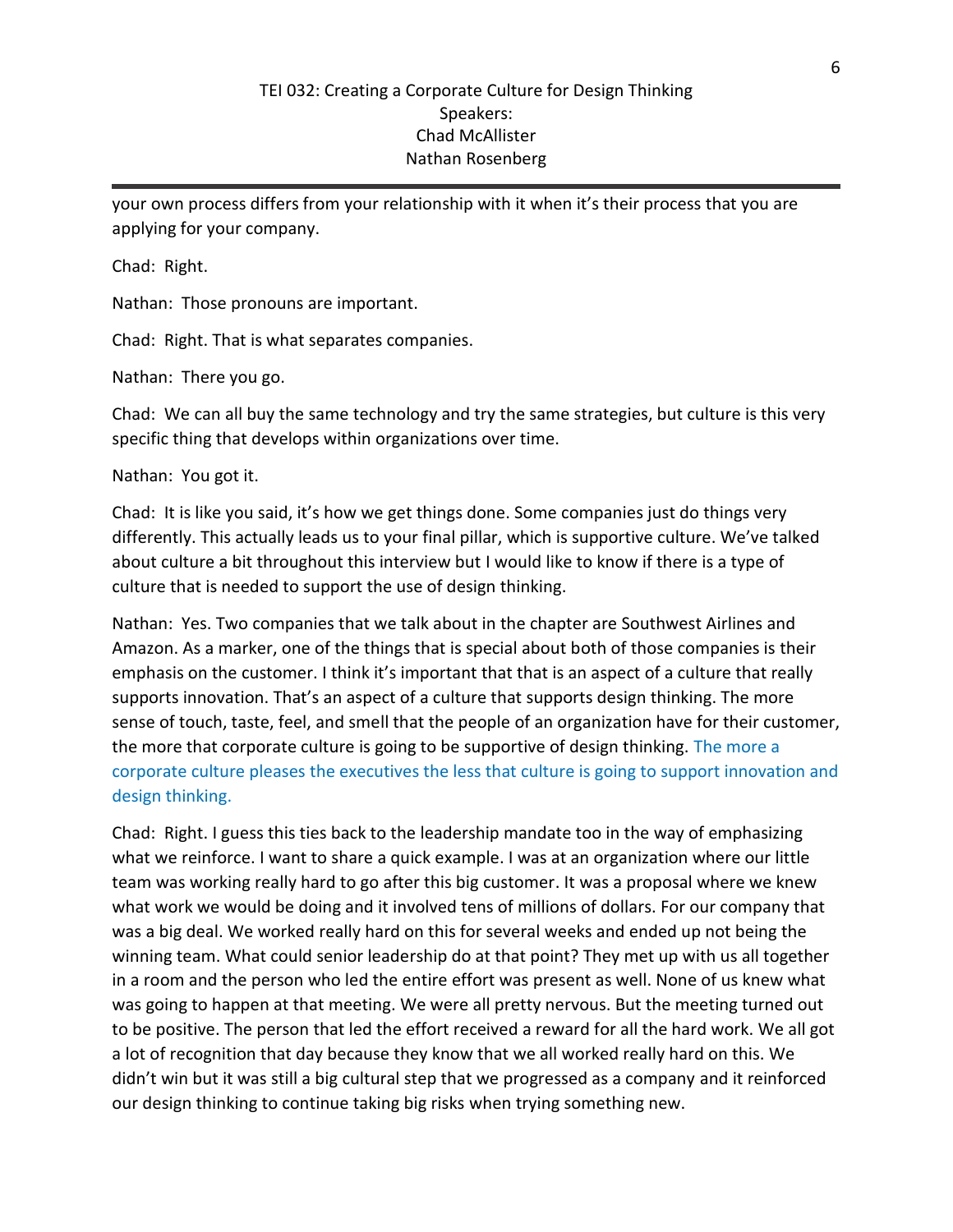Nathan: Yes. Your listeners might already be aware of this, but I felt it was a big eye-opener when I learned it in D-school at Stanford—the purpose of prototyping is to find out what's wrong with your idea and not to validate your idea. That, for me, was almost like a slap in the face. Built into design thinking is the idea that you're going to fail repeatedly until you decide to kill the idea or you work at it until you get it right. I think that most big company corporate cultures don't allow for the experience that their employees. The people of a big organization would have been sitting in that meeting room wondering if they are going to get their pink slips out of this. To recognize effort and to recognize risk taking and then then go back to that effort through a proprietary process to try to debrief the effort is great. Ask questions such as, "What did we learn?" "What did we do that worked?" "What did we do that didn't work?" "If we were to do this again, what will we do differently?" That needs to be built into the process. I remember when I worked for one of the large studios here in Southern California and I was working with the head of the studio. I suggested something to the Chairman. I told him, "What we should be doing is after every film, we should sit down and debrief and capture lessons learned." That suggestion was antithetical to that corporate culture because if a movie fails, they don't want to talk about it ever again.

Chad: Right. They want to move on to what could be the next success.

Nathan: Yes.

Chad: Really good example. Culture, therefore, is a key driver. It takes everything you are doing and makes it that much better if you have the right culture. In the book, you talk about ways to transform culture to enable design thinking. What are those stages that you talk about?

Nathan: We talk about 4 stages which we describe as a process, but I think of them more as a flow. It works well to explain them as a process. The first stage is to reveal the already existing culture. In Zen, there is a saying that there are three big mysteries in life—air to the birds, water to the fish, and human nature to human kind. We add a fourth one to that, which is corporate culture to the people in that corporation. One of the qualities of corporate culture is its transparency to the people that are a part of the corporate culture. That is just the way things work around here. You've got to first uncover the corporate culture and make it tangible. The way we do it is through a cultural assessment. We interview about a couple hundred people from every level of a fortune 500 company. We keenly listen to what they have to say so that we can then summarize everything into a description of that company's corporate culture. The first step is to really look at what are the unwritten rules to success in this corporation? What type of work merits rewards? What type of work can cause termination? This is not in theory but in practice. That is critical. In the chapter, we give nine elements of corporate culture, which is a perfect framework that can reveal the corporate culture. Once you have it as palpable and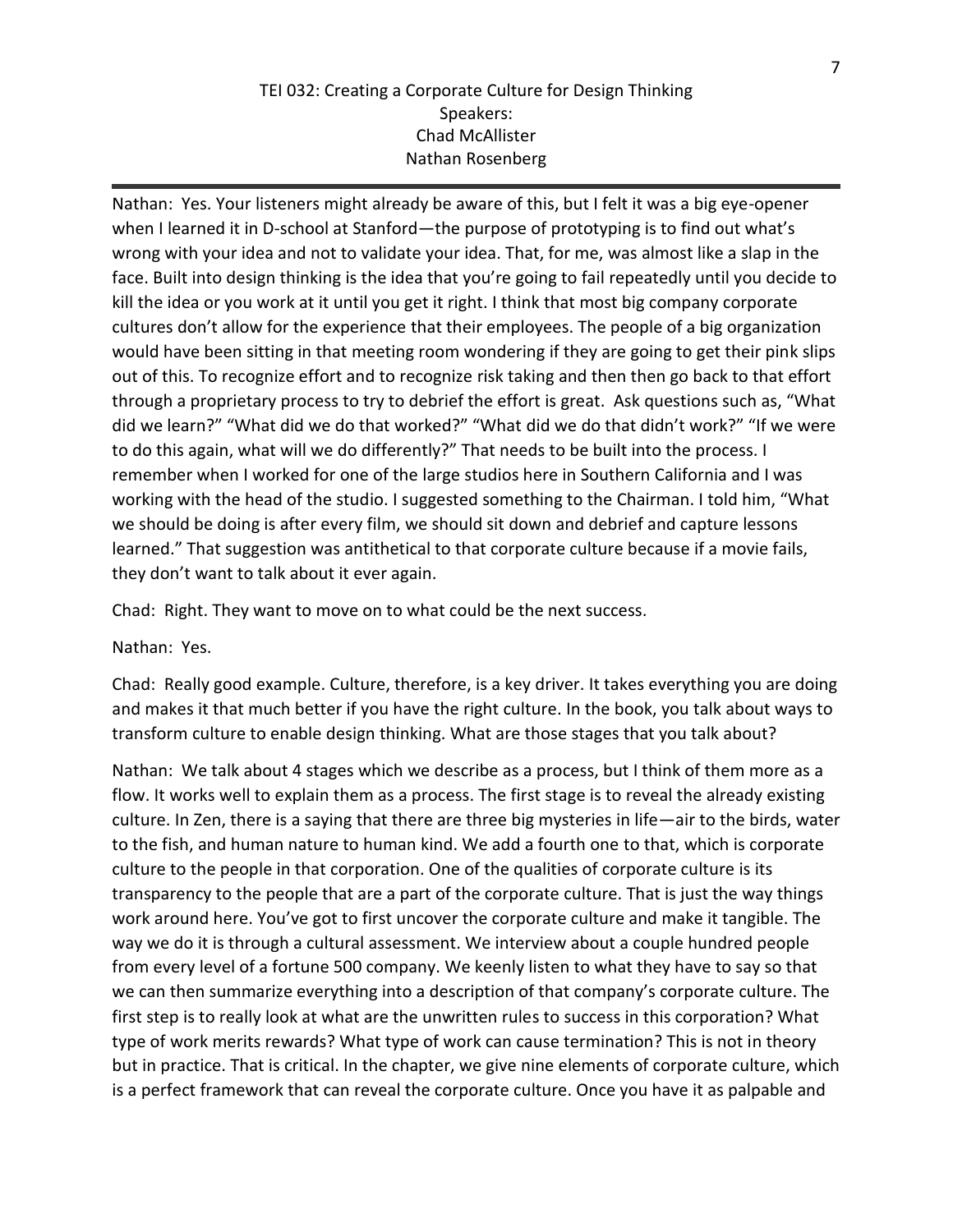real as you can, the executives can then unhook from that. This is to realize how their organization has been functioning and that it can function in many other ways as well. This is mainly for the company to see what it had done in the past that still have an effect on how the company functions now. The second step is to unhook from that and to see that the company has freedom. The company has the ability to let go of things that are not helping the organization as a whole.

Chad: Okay.

Nathan: It's like ripping the Teflon. You have to separate from that culture.

Chad: Which is a challenge.

Nathan: I think part of our secret sauce is this second stage of unhooking.

Chad: Changing into what you would like to be.

Nathan: Right. Unhooking will allow you the space to create. One creates from nothing. Nothing is never something you can find, so how do you start at nothing? You get nothing by unhooking. By doing this, you create possibilities. With these possibilities you invent a corporate culture—a way of working that can be wildly successful in the future. The problem with lot of change programs in companies is making changes to adapt to the market place in their current time. But in a fortune 500 company, no matter how fast you make those changes, by the time you implement those changes, the market will have already shifted once again. Another little piece of our secret sauce is not working to adapt to the marketplace. We invent the marketplace of the future, we invent the corporate culture that is going to give competitive advantage in that marketplace, and that is what gets implemented. That's the invention piece stage three. Stage four is about implementing that invention. Implementing consists of new conversations, new ways of interacting, and new ways of working, changing the processes of that company, changing the systems in the company, and changing the structures in the company. Without implementation, none of the first three steps will mean anything. It's critical that at the beginning when you think about making this change that you've also thought about how you're going to implement the change.

Chad: Right. There are efficiencies that you gain from this as well because in corporate culture, there are processes that take place within an organization that people still go through but are no longer needed in the company and can be discarded or changed. This process of identifying corporate culture addresses these processes. People might be wondering how we can actually change the culture, but it's the implementation that you assured. It's the processes that tell us what culture is. Those things we reward as well as penalize tell us what our culture is like. The stories that people within the organization tell will give you a real sense of the kind of culture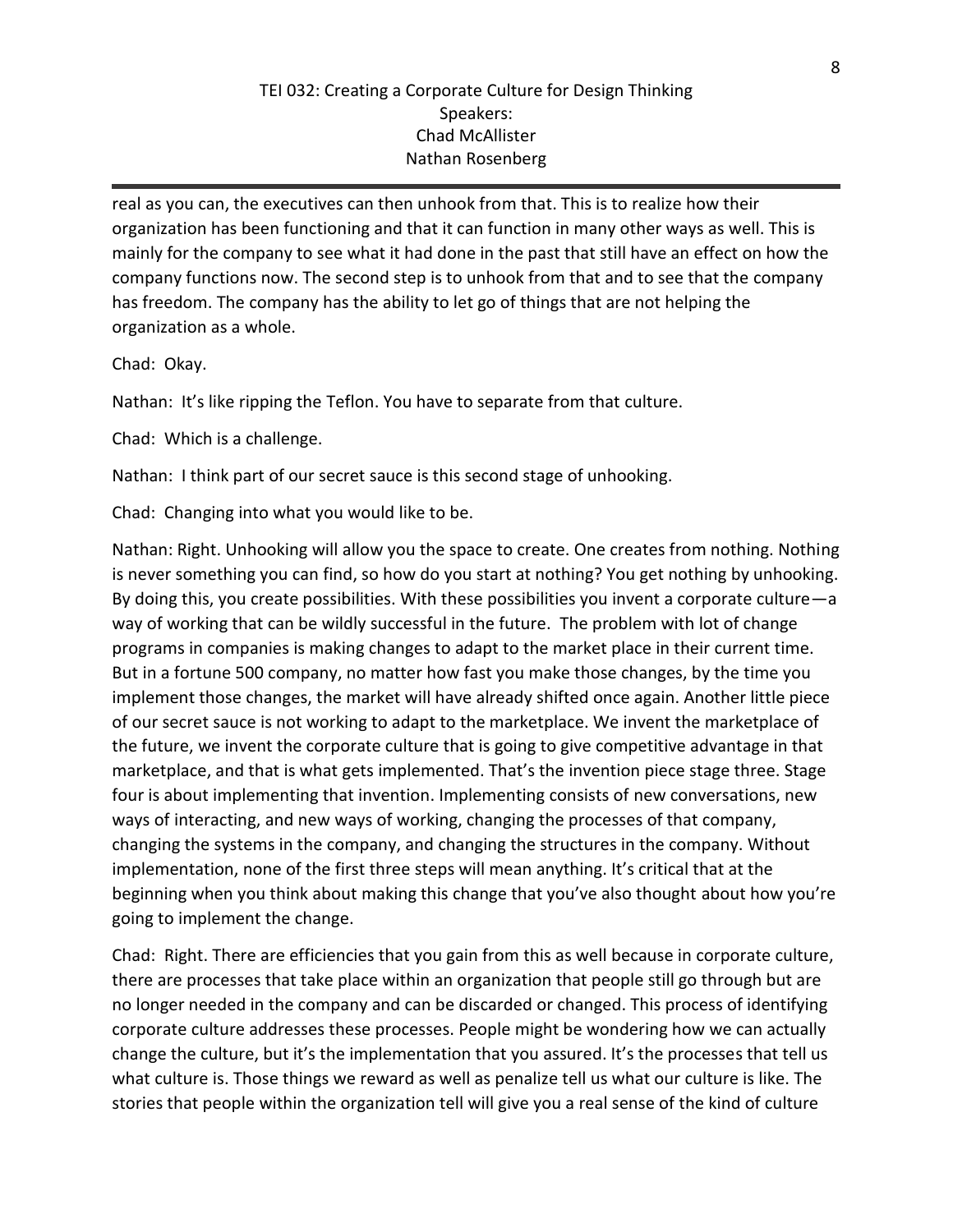they follow. If anyone knows anything about Southwest Airlines culture, it's probably because of these stories of their employees who went through heroic efforts for a customer.

# Nathan: Exactly right.

Chad: So we have the four stages of how one can go about transforming a culture with a focus on design thinking and for other purposes as well. I think we've done a good job talking about how important culture and how is enable design thinking in making changes within an organization.

Nathan: Yes, exactly. As you pointed out previously, it's a dance that occurs between an organization's existing culture and it's acceptance of design thinking and modifying and shifting the transforming existing culture so that it's more accepting of design thinking. But also, thinking that you can jam design thinking into a company is a fool's errand.

Chad: Yeah. The company has to support it. The amazing thing about strong cultures is that they're very effective at killing off anything that doesn't fit.

Nathan: You got it. That's exactly right.

Chad: Okay. As my listeners know when we get to the end part of the interview, I like to ask my guests to share an innovation quote that they liked and to share why you chose that one.

Nathan: Chad, when I looked on your website, it was very clear to me that most quotes had the words "innovate" or "innovation" in them, but I chose a quote that doesn't have either of those words in it. But I think it is nevertheless a great innovation quote.

Chad: Excellent. We need to get out of that rut.

Nathan: Alright, good. This is from a book. You're a Colorado man and I used to go to school in Colorado and I used to mountain climb when I was much younger. I also enjoyed reading about mountain climbing. This quote is from a book called *The Scottish Himalayan Expedition*, which was published in 1951 and written by a member of the expedition, W.H. Murray. In the introduction to the book, there is this great quote that I'm going to read to you. It reads, "Until one is committed, there is hesitancy. The chance to draw back always in effectiveness. Concerning all acts of initiative and creation, there is one elementary truth; the ignorance of which kills countless ideas and splendid plans that the moment one definitely commits oneself, then Providence moves too. All sorts of things occur to help one that would never otherwise have occurred. A whole stream of events issues from the decision raising in one's favor all manner of unforeseen incidence and meanings, meetings and material assistance, which no man could have dreamt would have come his way. I have learned a deep respect for one of Goethe's couplets. Whatever you can do or dream you can, begin it. Boldness has genius,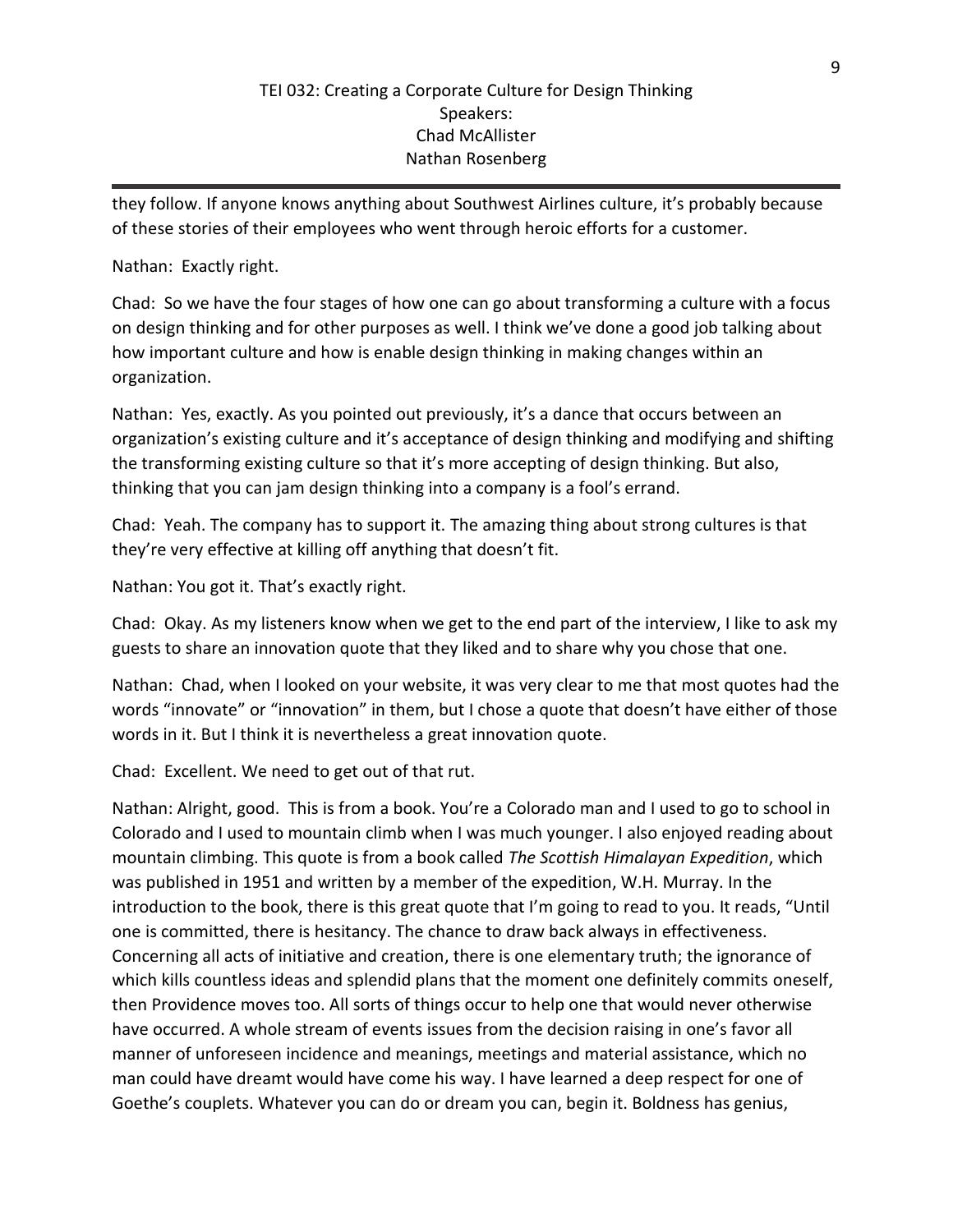power, and magic in it." I think that I a great quote. Just reading it to you gives me goosebumps and I get inspired. To me, it says a lot about what an innovator is up to. That is boldness and genius.

Chad: Nathan, it's funny that you said that because I was getting goosebumps as you read it. It is a really powerful and motivating statement that says when you commit, you are in. Things will align and work towards your favor and goodness will come of it.

Nathan: Yeah, that's right. In a breakfast of ham and eggs, the chicken supports and the pig is committed. The analogy that I use, is in Olympic board diving. They say a diver is committed when he or she can't crawl back onto the board. It's about making it happen because you've given your word to it and there's no going back. That is what I think W.H. Murray is talking about when he speaks of commitment.

Chad: Yeah, and his context of doing expeditions in the Himalayans is a true example of real commitment.

Nathan: You got it.

Chad: Very good. I appreciate you sharing the content of the chapter that you wrote for the book and about design thinking and the culture to support that. Great information for those who are thinking about changing their culture outside of a design thinking context as well. Also, thank you for sharing that great quote. It is not one I was familiar with and I loved the power behind it.

Nathan: It's great.

Chad: How can people follow your work and learn more about what you do?

Nathan: Before I say that, Chad, I want to thank you. Your two websites are a gift for those who either consider ourselves to be designers, inventors, and innovators, as well as people who have that as their online accountability. Thank you for the service that you provide. Secondly, thank you for being generous enough to contact me and giving us at Insigniam this opportunity to share the chapter with the folks that follow you. I consider that to be an active generosity on your part. If people do want to contact us, they can call me—my name is Nathan Rosenberg—at my office, (949) 494-4553. I'm in Southern California. They can also email me, although I am much better with the phone, as you have discovered, Chad. My email address is nrosenberg@insigniam.com. Either of those ways would work great.

Chad: Very good.

Nathan: I'm on LinkedIn as well.